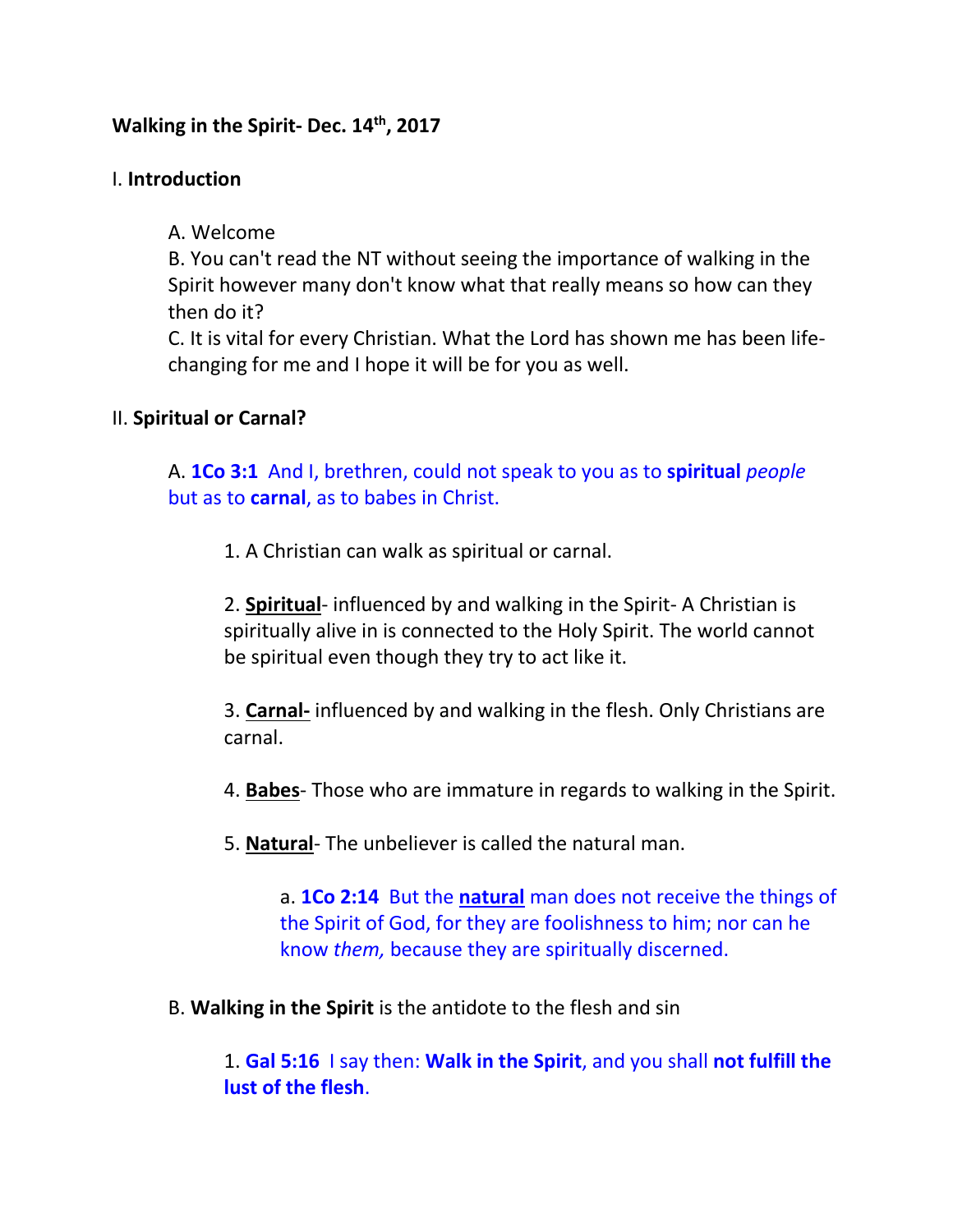2. **Gal 5:18** But if you are **led [carried along] by the Spirit**, you are not under the law.

a. Moffatt NT- If you are **under the sway of the Spirit**, you are not under the Law.

3. Sin and the flesh are darkness; the Spirit is light.

4. We can't overcome the darkness by trying to remove it, bind it, curse it, or find out when it began. We must turn on the light. We must walk in the light- Spirit. But how do we do that?

C. **Romans** is the foundation for Christian living. It is the seed-bed for revelation for the church. God put that book first! The first time we see the term "**walking in or according to the Spirit**" is found in Romans 8:4. However, before we look at Romans eight we need to look at chapter 7 first for a context.

1. Paul's "I" disease! **Romans 7:14-23- I am carnal...He is a believer-A dead man does not struggle!**

a. Paul uses the word "I" 24 times in this section. He is struggling with sin and the flesh. His focus is on **himself**. Paul walked in the darkness- He was enslaved under the Law of sin and death.

b. Vs. 24- Who shall save me? He turns his attention to **Jesus Christ** and finds the breakthrough!

c. Being carnal is not just doing sinful things like getting drunk or sleeping around. It is also being legalistic and self-righteous. Carnality is focus upon oneself or the natural realm. Paul was religious and trying to live the Christian life by his own energy. He was carnal!

### 2. **Romans 8:1-6**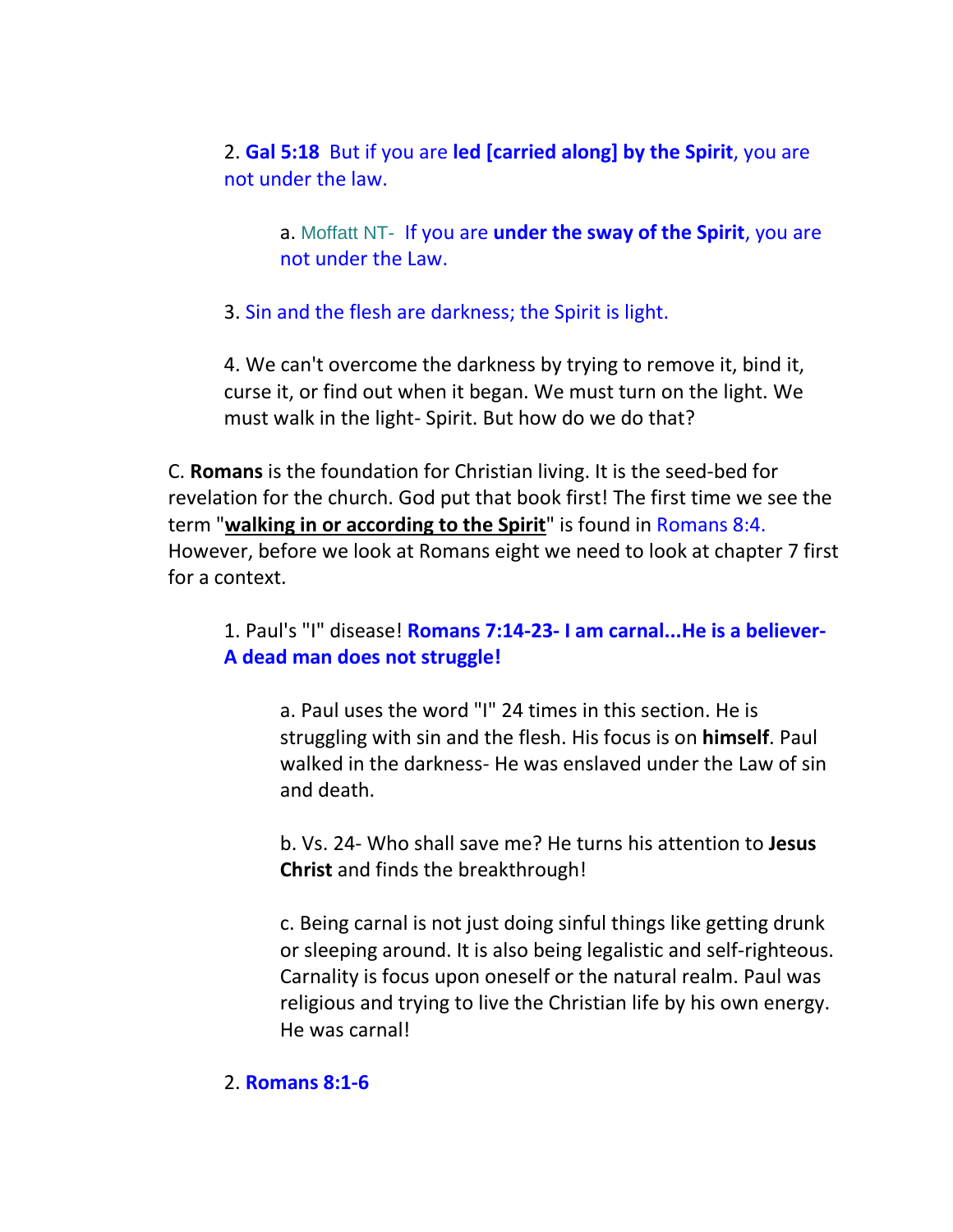a. There is **no more condemnation**! This is the starting point to walk in the Spirit.

b. **Rom 8:2** For the **law of the Spirit of life** in Christ Jesus has **made me free from the law of sin and death**.

There is a law of the Spirit of life if Christ Jesus. It operates all the time. It is active in your reborn spirit all the time. However, we need it in our soul and body! How can we access this law of life in us?

c. **Rom 8:5** For those who **live [lit. Gr. are according to the flesh] set their minds on the things of the flesh**, but those *who live* **[are according to the Spirit], [set their minds] on the things of the Spirit.**

**Rom 8:6** For to be **carnally minded** *is* **death**, but to be **spiritually minded** *is* **life and peace**.

d. **Being spiritual or walking in the Spirit is not a process you grow into. It is a mind-set!** To be spiritually minded is to focus your mind and attention on the spirit realm and upon spiritual truths- The risen Lord Jesus Christ, heaven, and the Word.

- **Joh 6:63** It is the Spirit who gives life; the flesh profits nothing. The **words that I speak to you are spirit, and**  *they* **are life**.

e. **Being carnal is a mind-set**- It is setting your mind and focus upon yourself or the natural realm. **Being Spiritual is a mindset**- it is focusing on Christ and spiritual truths.

## f. **Walking in the Spirit is setting your mind on the things of the Spirit**

1. Since walking according to the Spirit is equal to setting your mind on things of the Spirit then you can translate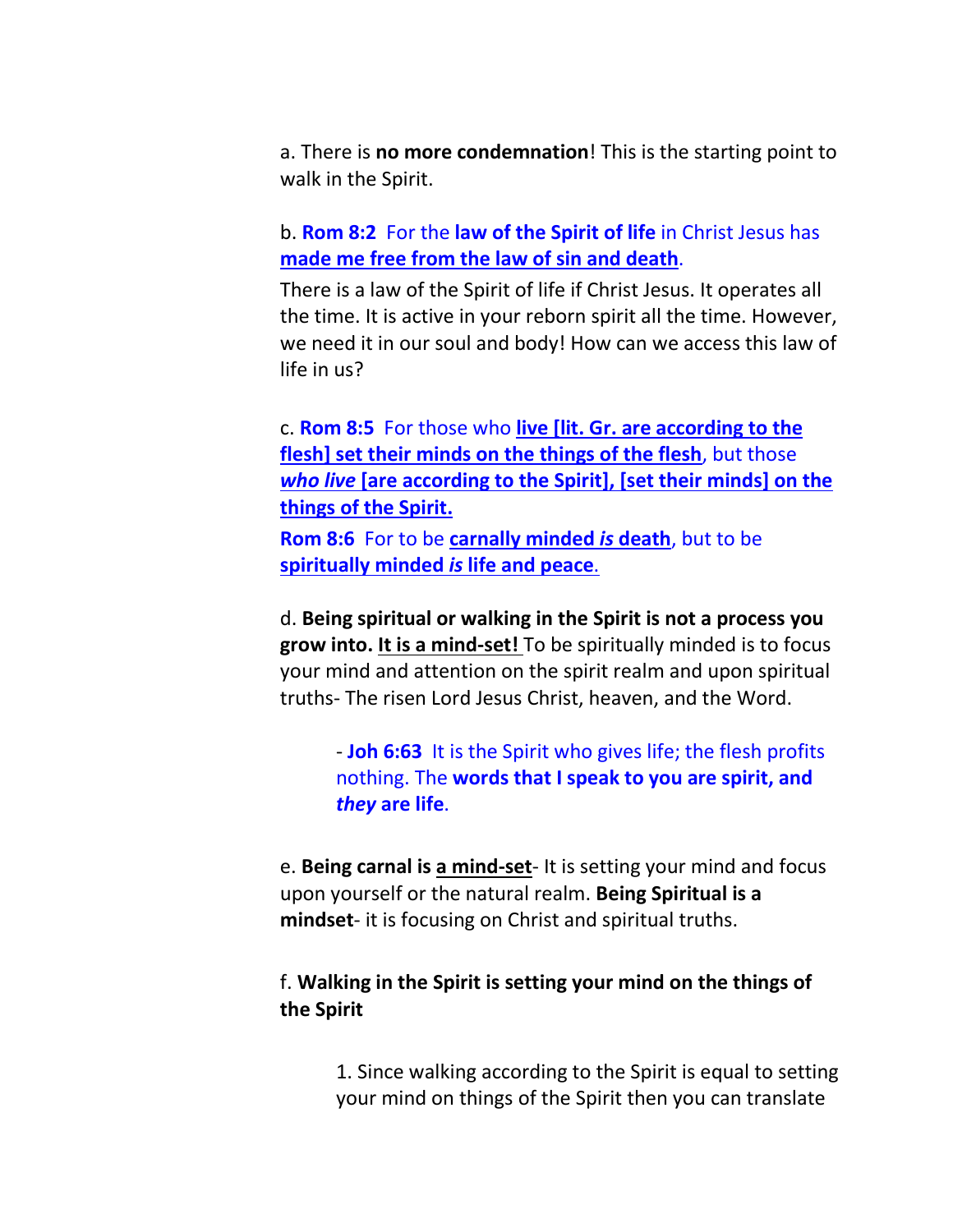**Gal. 5:16** this way- [If you set your mind of the things of the Spirit] you will not fulfill the lusts of the flesh.

2. But put on the Lord Jesus Christ, and make **no provision [lit. advance thought]** for the flesh, to *fulfill its* lusts. - **Rom. 13:14**

f. **You can move from being carnal to spiritual** in a moment by having a spiritual mindset. You can also move from being spiritual to carnal in a moment by a change in mindset that is set upon yourself or the natural.

> i. 4. **Isa 26:3** You will **keep** *him* **in perfect peace**, *Whose* **mind** *is* **stayed** *on You,* Because he trusts in You.

ii. Being spiritually minded is **life and peace**. Here we see how to operate in the Law of life in Christ Jesus.

D. **The mind is the switch to activate the law of the Spirit of Life into the soul and body**. If the focus is downward upon oneself or natural circumstances this law cannot flow into the soul or body. If the switch is turned upward then the light is turned on! The law of life is activated and flows into the soul and body.

1. This is why in church you are so filled with life at the end- your complete focus has been on the Spirit- The truth of the Word of God and focus upon Jesus in worship. However, when the church is over we often change our mindset from the spirit to the natural and lose the sense of life and peace after you run into sister bucket mouth and brother flip-a-lip or someone cuts you off in the parking lot! We often move our thoughts right back to our problems that have not changed since we were in church and dwell on them.

2. **Colossians 3:1-5**- **Seek those things** which are above. **Set your mind** on thing above, not on the things below.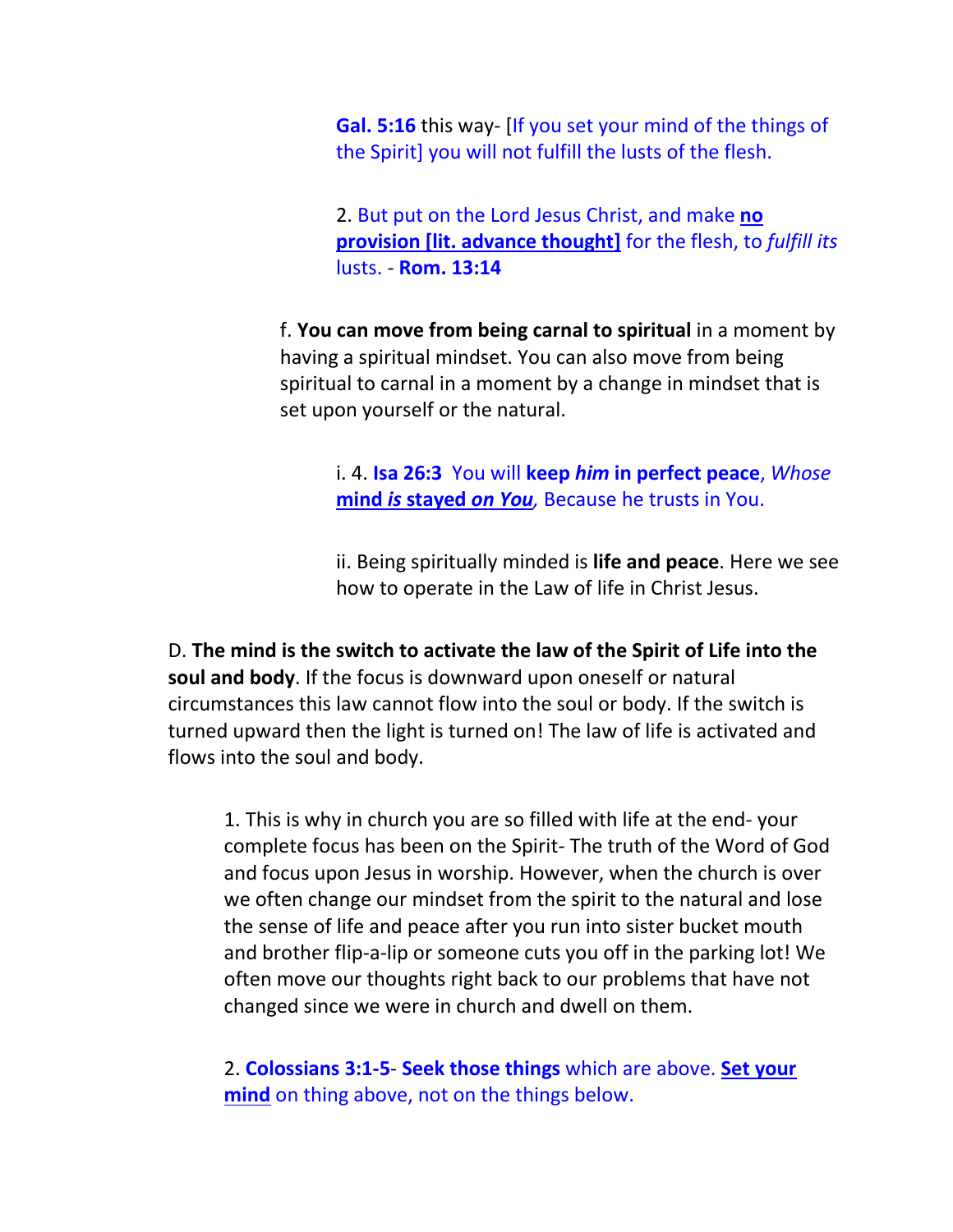a. Vs. 5- **Therefore**- We put to death things in verse 5 by doing vs. 1-4!

b. Our natural inclination is when we are tempted we will focus on the temptation to try to overcome it. We make a mistake here. When we do this our focus is on the natural and not the spiritual. Instead of focusing on the temptation we need to turn our full attention upon the Lord. When we do this the flow of life in Christ Jesus will put to death the deeds of the body.

c. Rom 8:13 For if you live according to the flesh you will die; but if **by the Spirit you put to death the deeds of the body, you will live.**

d. Likewise you also, reckon yourselves to be **dead indeed to sin**, but **alive to God** in Christ Jesus our Lord. **Rom. 6:11**

> i. Being dead to something or someone one is that you do not have any relations with it or them at all. You give it no focus of attention at all. You can't fight with someone and be dead to them. You can't focus on defeating sin and be dead to sin. Our complete focus needs to be on God- this is being alive to God!

e. Sin, temptation, the flesh, negative natural circumstances are rats in our life! We need to look away from it and unto the resurrected Christ upon the throne and behold him and focus on him and spiritual truths. In doing this the rats are suffocated!

f. Sir Handley Page was an early aviation pioneer. During a trip he heard a rat in the back of the plan eating away at a control line. He took him plan up his plane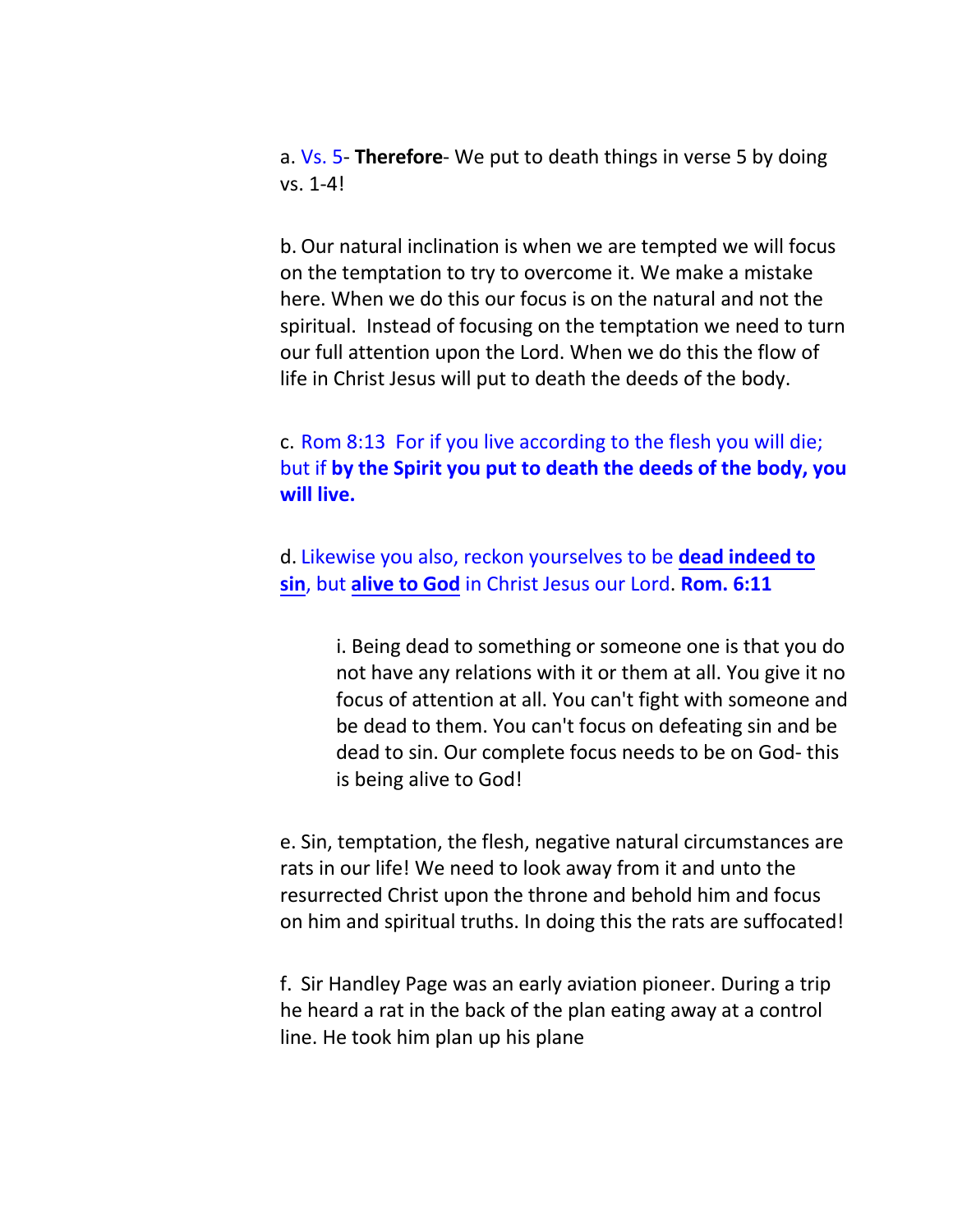higher until he could no longer hear the rat. The rat was killed by going up higher than it could breath. When we are attacked by the rats of life- sin, temptation, negative circumstances, the flesh- we just need to climb higher by putting our focus upon the Lord seated on the throne- in doing so the rats die! This is being spiritual minded or having a spiritual mind-set!

g. Most of the time you need not even pray about anything or bind anything, just turning your full focus on the resurrected Lord Jesus will kill the rats!

3. Rom 1:21 **For although they knew God, they did not honor him as God or give thanks to him, but they became futile in their thinking**, and their foolish hearts were darkened.

Rom 1:22 Claiming to be wise, they became fools,

Rom 1:23 and **exchanged the glory of the immortal God for images resembling mortal man and birds and animals and creeping things.**

Rom 1:24 **Therefore God gave them up in the lusts of their hearts to impurity**, to the dishonoring of their bodies among themselves,

Rom 1:25 because they **exchanged the truth about God for a lie and worshiped and served the creature rather than the Creator**, who is blessed forever! Amen.

Rom 1:28 And since **they did not see fit to acknowledge God**, **God gave them up to a debased mind to do what ought not to be done.**

a. The Gentiles lost focus on the spiritual reality of God and turned their mind to just the natural and focused on the natural and were handed over to their flesh and lusts.

4. **Eph 4:17** This I say, therefore, and testify in the Lord, that you should no longer walk as the rest of the Gentiles walk, in the **futility of their mind**, **Eph 4:18 having their understanding darkened, being alienated from the life of God**, because of the ignorance that is in them, because of **the hardness of their heart**;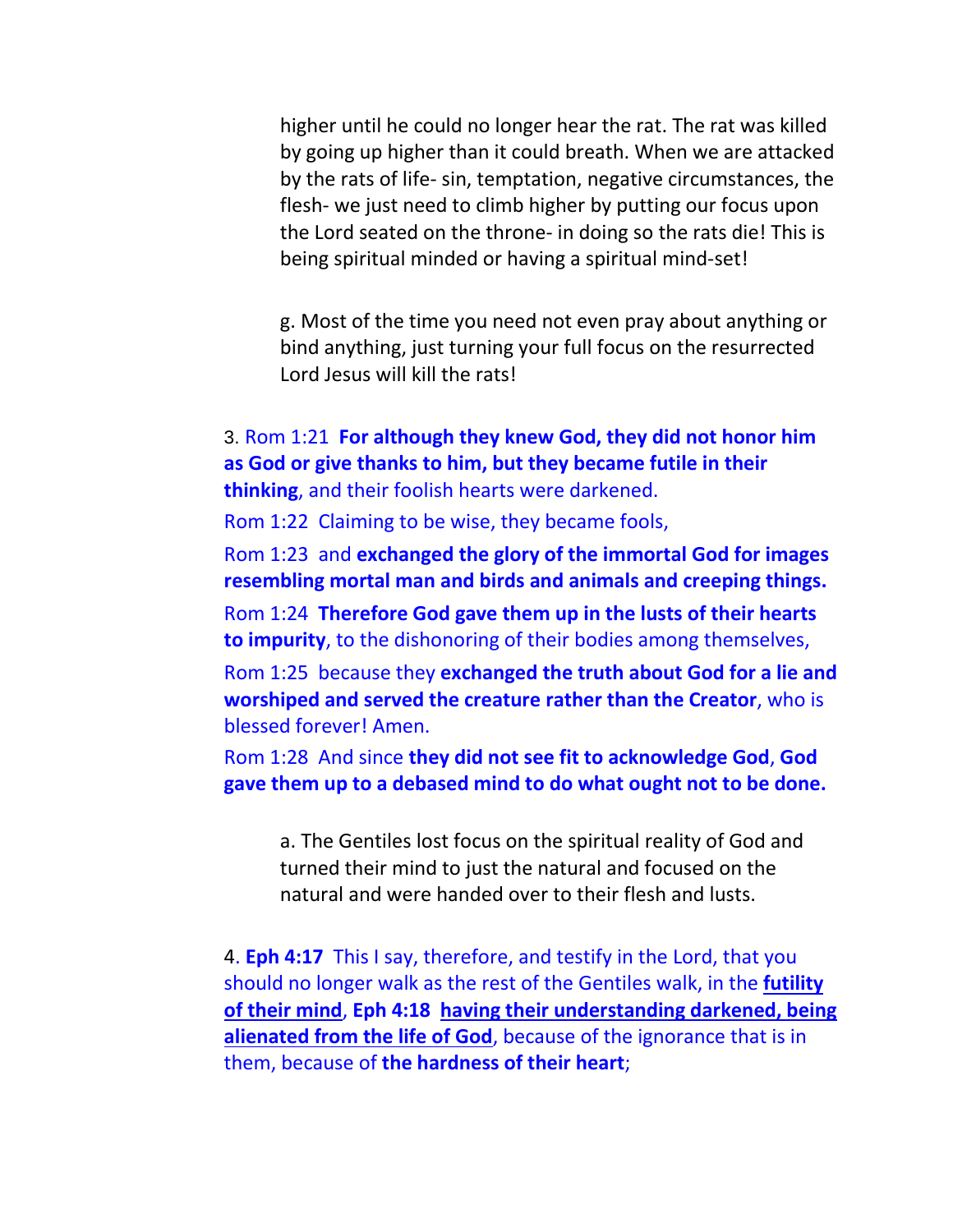a. Hardness of heart comes from being focused on just the natural realm. Because of this they were alienated from the life of God- the law of the Spirit of Life.

5. **Php 4:6** Be **anxious for nothing**, but in everything by **prayer and supplication, with thanksgiving, let your requests be made known to God**; Php 4:7 **and the peace of God, which surpasses all understanding, will guard your hearts and minds through Christ Jesus.** Php 4:8 **Finally, brethren, whatever things are true, whatever things** *are* **noble, whatever things** *are* **just, whatever things** *are* **pure, whatever things** *are* **lovely, whatever things** *are* **of good report, if** *there is* **any virtue and if** *there is* **anything praiseworthy meditate on these things.**

a. You can't have a flow of life and peace into your soul, body, and circumstances if you are worrying.

b. You need to turn your cares into prayers!

c. You need to take a **4-8**!!!- This is being spiritually minded.

d. Having a spiritual mindset will keep you steady in the ups and downs of circumstances. **Php 4:12** I know how to be **abased**, and I know how to **abound**. Everywhere and in all things I have learned both to be **full** and to be **hungry**, both to **abound** and to **suffer need**.

## E. **The Law of Focus**

1. The Law of Focus is the law that we will be influenced and conformed to what we focus on.

2. **Rom 12:2** And do not be conformed to this world, but be **transformed by the renewing [lit. renawal] of your mind**, that you may prove what *is* that good and acceptable and perfect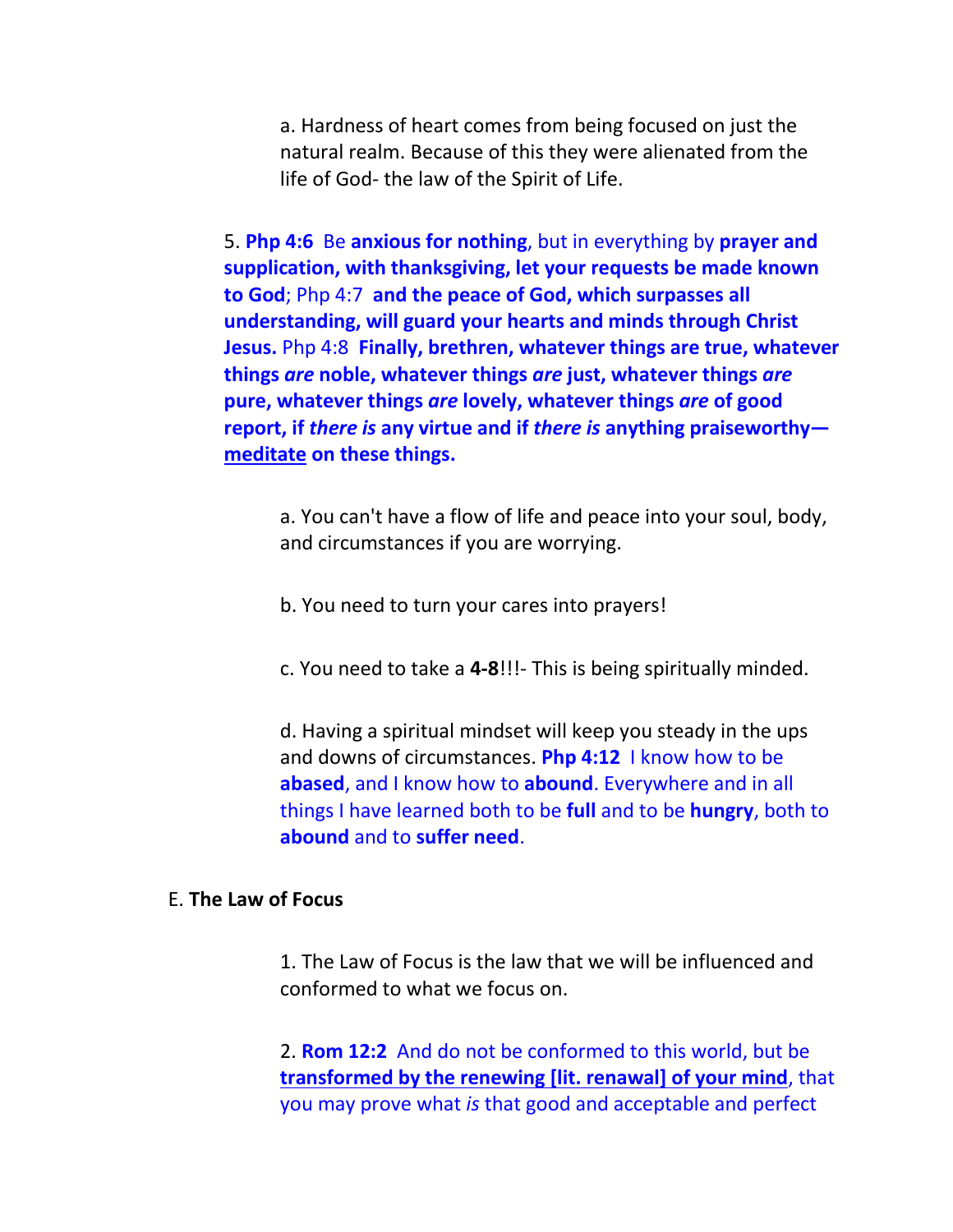will of God.

3. **Eph 4:22** that you **put off, concerning your former conduct, the old man** which grows corrupt according to the deceitful lusts,

**Eph 4:23 and be renewed in the spirit of your mind [a mind set on the spirit], - the spirit side of your mind- This is being spiritually minded!**

Eph 4:24 and that you **put on the new man** which was created according to God, in true righteousness and holiness.

4. **Adam and Eve**- They did not know they were naked.

# a. Gen 2:25 And **they were both naked, the man and his wife, and were not ashamed.**

b. Gen 3:7 Then the **eyes of both of them were opened**, and they knew that they *were* naked; and they sewed fig leaves together and made themselves coverings.

## 5. **Jacob**

**a. Gen 30:38** And the rods which he had peeled, he set before the flocks in the gutters, in the watering troughs where the flocks came to drink, so that they should conceive when they came to drink. **Gen 30:39** So the flocks conceived before the rods, and the **flocks brought forth streaked, speckled, and spotted.**

6. **Moses**- He went 40 days without water and food because he was in direct contact and focus upon God's presence. Life flooded into his body. Heaven will be like this!

a. **Exo 34:28** So he was there with the LORD forty days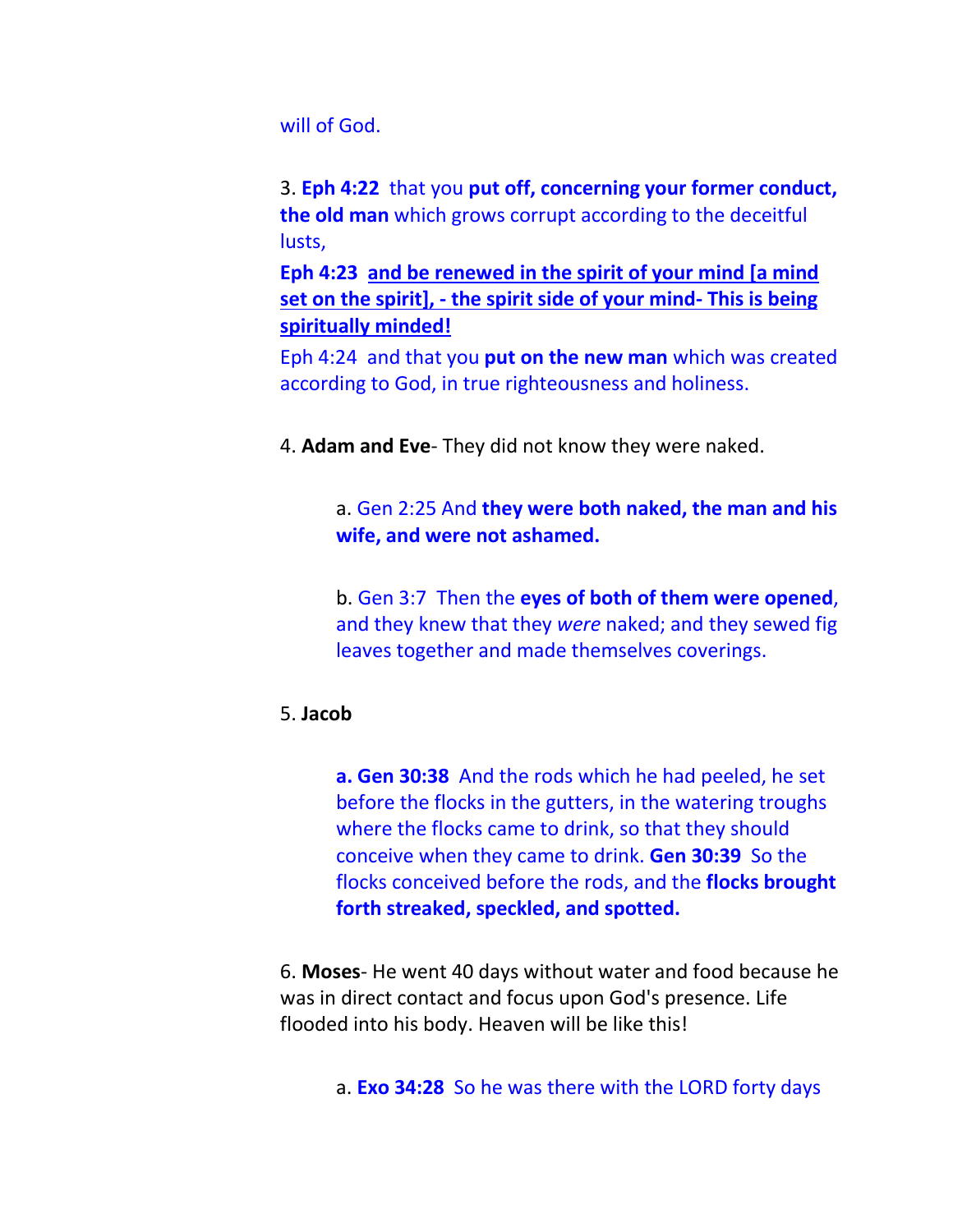and forty nights; **he neither ate bread nor drank water**. And He wrote on the tablets the words of the covenant, the Ten Commandments.

 **Exo 34:29** Now it was so, when Moses came down from Mount Sinai (and the two tablets of the Testimony *were* in Moses' hand when he came down from the mountain), **that Moses did not know that the skin of his face shone** while he talked with Him. Exo 34:30 So when Aaron and all the children of Israel saw Moses, behold, the **skin of his face shone**, and they were afraid to come near him.

b. Looking directly upon the Lord for 40 days straight had a direct impact on his physical body! He did not eat or **DRINK** for 40 days. His face was shining with the presence of God!

7. **2Co 3:18** But we all, with unveiled face, **beholding as in a mirror the glory of the Lord**, are **being transformed into the same image from glory to glory**, just as **by the Spirit of the Lord.**

> a. **beholding in a mirror the glory of the Lord**- Not looking at ourself but Jesus!

b. **Transformation into the same image** comes through beholding, not struggling! We stumble over this principle because we think it is too easy or we are still trying to change ourselves.

c. **by the Spirit of the Lord**- This is **walking in the Spirit**!

F. **Maturity**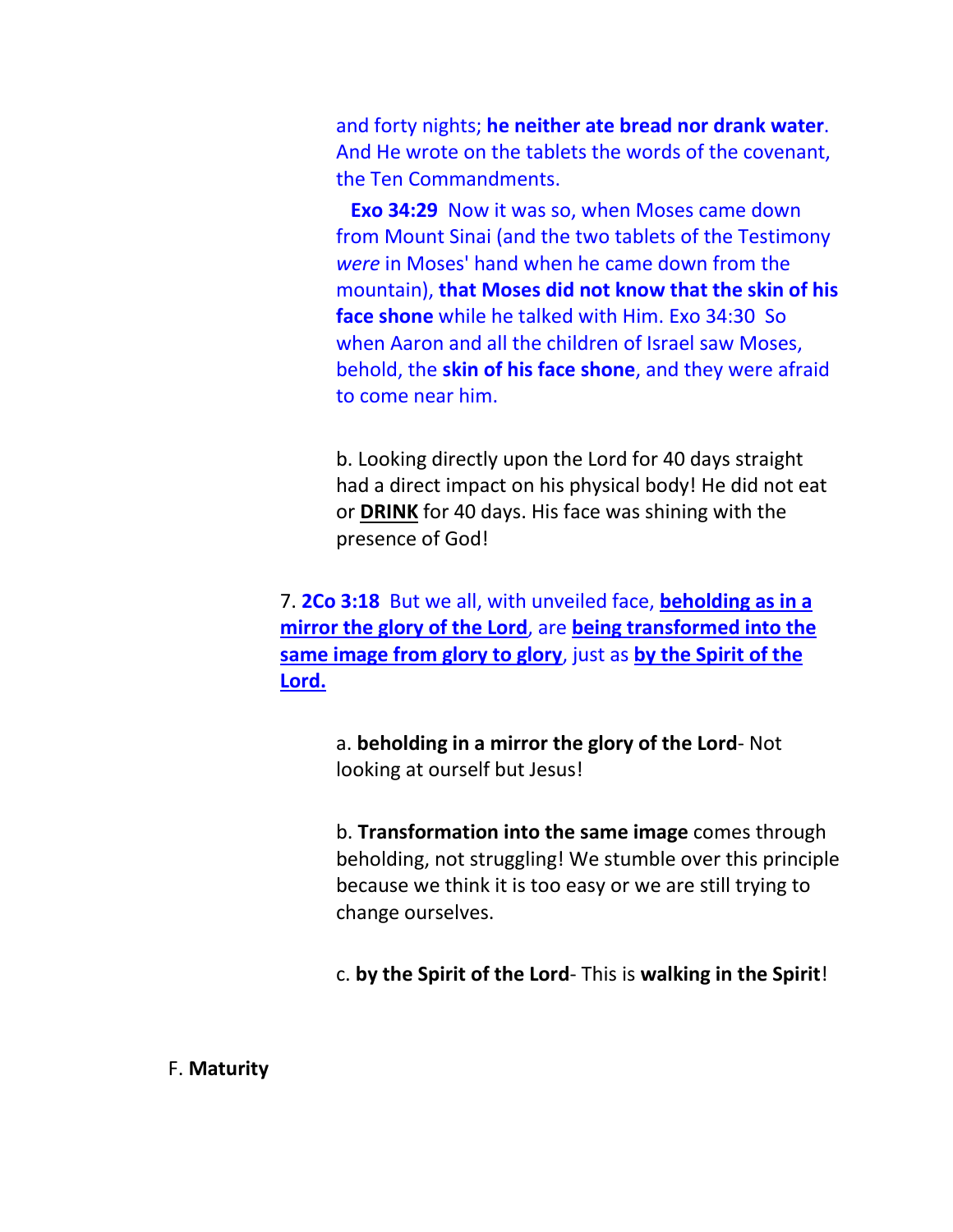1. **1Co 3:1** And I, brethren, could not speak to you as to spiritual *people* but as to carnal, as **to babes** in Christ. **1Co 3:2** I fed you with milk and not with solid food; for until now you were not able *to receive it,* and even now you are still not able;

2. There is growth in the Christian life from baby stage to adult.

3. Spirituality or carnality is a mind-set and a decision- growth is process.

4. Maturity in the Christian life is seen when a Christian can sustain a spiritual mind-set consistently and catch themself quickly when they have a carnal one and switch back.

#### 5. **You can't mature unless you are spiritual!**

6. The Christian life is never static- You either are progressing or regressing.

> a. **Heb 5:12** For though by this time you ought to be teachers, you **need** *someone* **to teach you again the first principles of the oracles of God**; and you have come to need milk and not solid food.

b. The Hebrew saints had returned to the Law which is based upon a self-focus!

c. The writer of Hebrews gives them the anti-dote!

d. **Heb 12:2 looking unto Jesus, the author and finisher of** *our* **faith**, who for the joy that was set before Him endured the cross, despising the shame, and has sat down at the right hand of the throne of God.